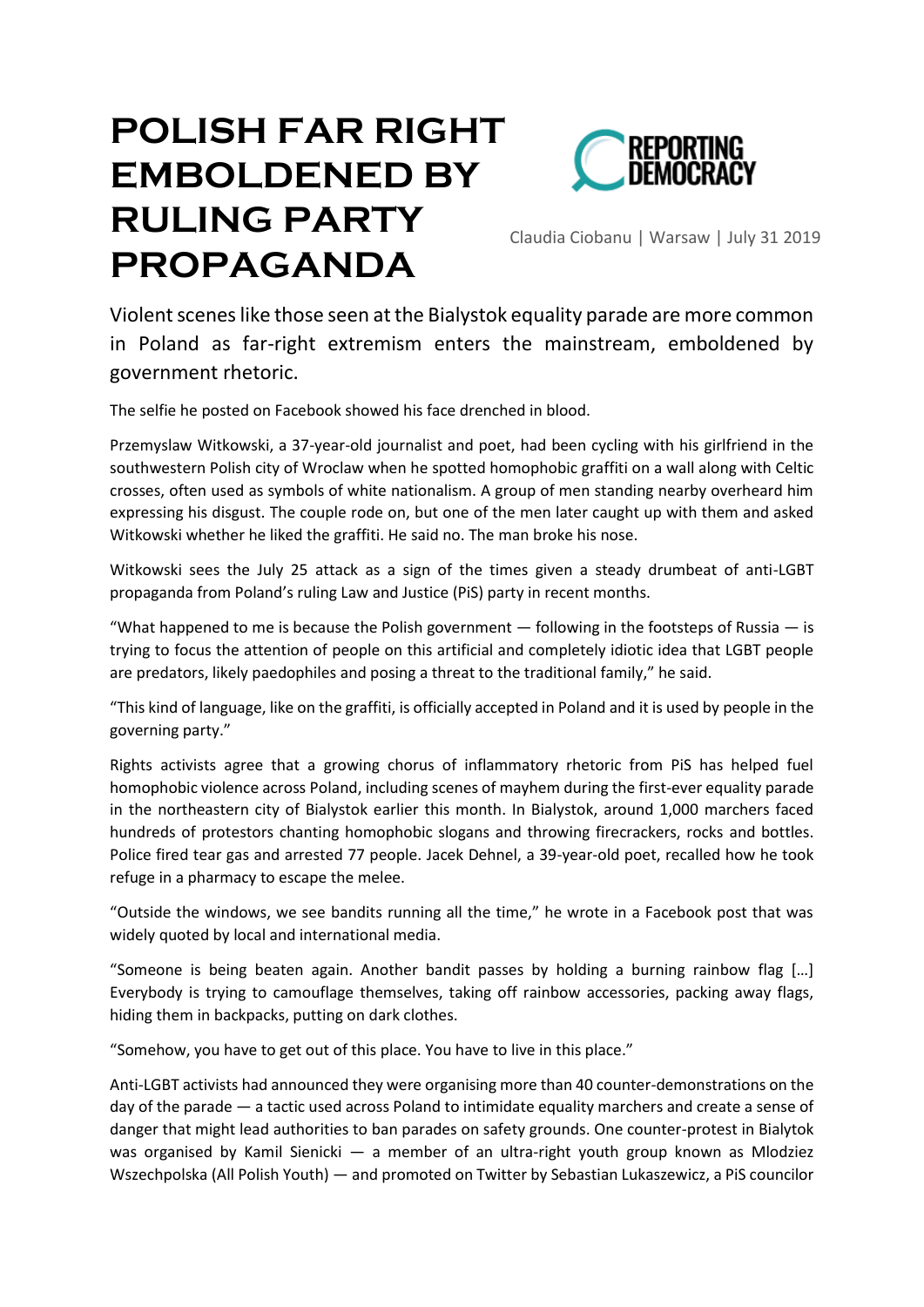in the Podlaskie voivodeship, the administrative region where Bialystok is located. Sienicki was formerly an assistant to former All Polish Youth leader Adam Andruszkiewicz, who in 2018 was appointed Secretary of State in the Ministry of Digital Affairs by Prime Minister Mateusz Morawiecki. Fans of local football club Jagiellonia Bialystok also called on peers across Poland to come to Bialystok, to prevent "dressed-up clowns" from "desecrating Christian values", as they wrote in an online call to arms. (After Saturday's violence, police arrested several people sporting Jagiellonia emblems). Meanwhile, the Podlaskie voivodeship, under the leadership of PiS politician Artur Kosicki, organised a "family picnic" and "pre-march" on the day of the parade. The picnic was officially supported by Tadeusz Wojdy, the Catholic archbishop of Bialystok, and a local branch of state television TVP. Wojdy said the equality parade discriminated against those who hold Christian values.

"This initiative is foreign to our lands and society, which is deeply rooted in God and cares for the wellbeing of all society and especially children," he said in a "declaration to inhabitants of Bilaystok" that was read in Catholic churches on July 7.

## **PiS ambivalence**

Right after the violence in Bialystok, Education Minister Dariusz Piontkowski, a PiS lawmaker, told local media "the equality parades are causing an enormous resistance. Because of that, it is worth deciding whether in future such parades should be organised at all".

PiS members have come out strongly against LGBT rights in recent months, especially in the run-up to European Parliament elections in May. They argue that the LGBT movement is an imported ideology that threatens the Polish nation. PiS leader Jaroslaw Kaczynski has famously warned: "Hands off our children!" And across the country, PiS councilors have pushed for declarations stating that towns are "free of LGBT ideology".

In July, Polish daily Gazeta Polska, seen as friendly to the government, announced it would include "LGBT-free zone" stickers with its paper, an initiative applauded by other conservative media. (It distributed the stickers during the second half of the month before a court ordered them to be withdrawn from sale).

As police announced arrests following the Bialystok march, PiS leaders started distancing the party from the violence. Prime Minister Morawiecki condemned "the hooligan, aggressive behaviour" and Interior Minister Elzbieta Witek said that "in Poland there is no consent for conduct that harms the rights of other people". But critics say PiS' anti-LGBT rhetoric has emboldened individuals and groups to act on their homophobic impulses.

"In 2015, during the campaign for general elections, for the first time in recent Polish history, the hostility towards an imagined enemy group entered the mainstream — and stayed there — which of course legitimises the far right," said Rafal Pankowski, a Polish sociologist who leads the anti-racist organisation Never Again.

"The targets vary and are interchangeable: in 2015, different right-wing and far-right groups were competing over who is more radical in anti-migrant, anti-Muslim and anti-refugee positions. In 2018, it was about the Jews. Now, it is about LGBT people."

Pankowski thinks a key player in this shift was musician-turned-politician Pawel Kukiz, whose Kukiz'15 movement positioned itself to the right of PiS in 2015 general elections, much as the far-right Jobbik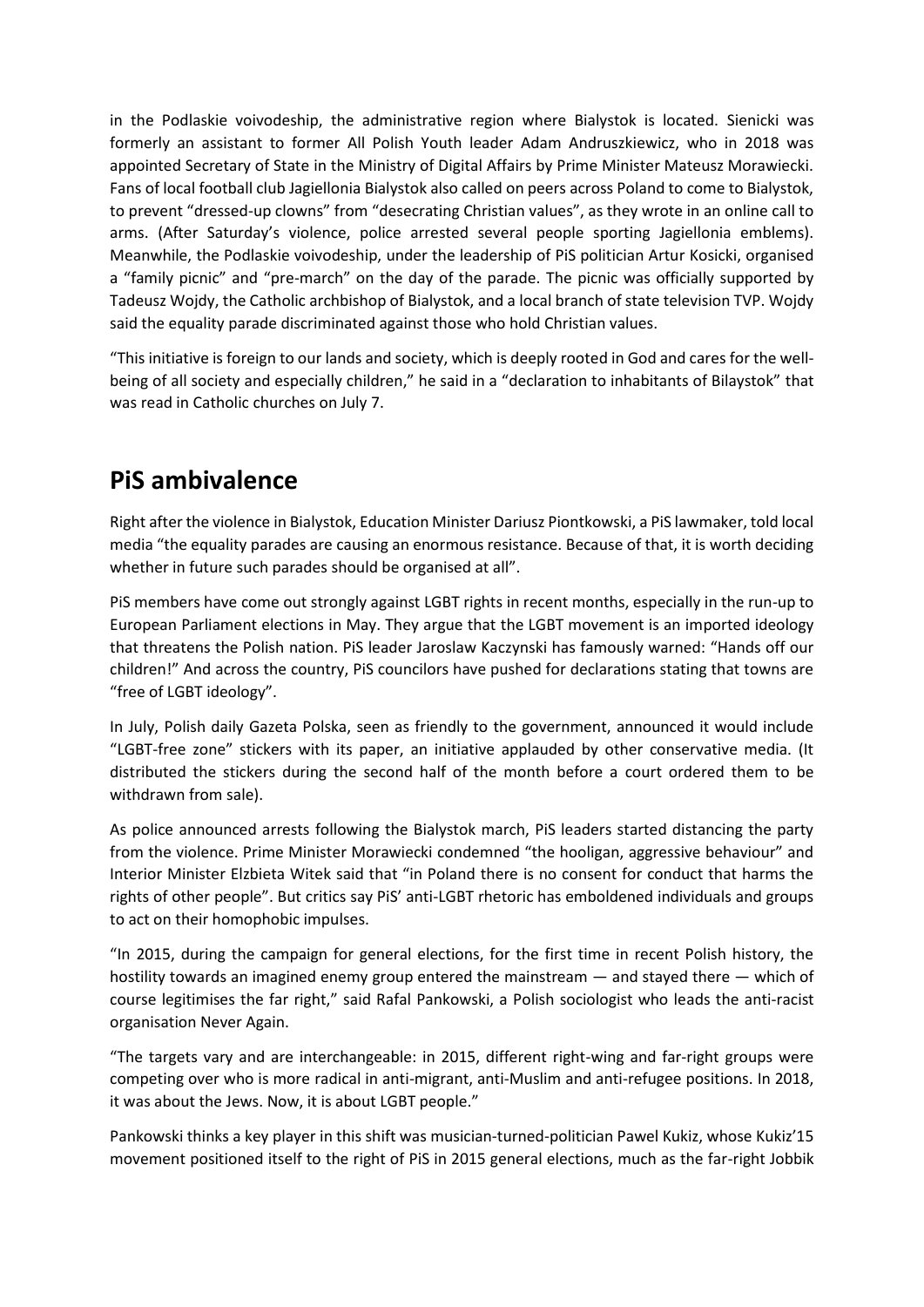party in Hungary has tried to outflank that country's ruling Fidesz party. To compete, PiS "started saying things that the far-right had been saying", Pankowski said.

In the run-up to general elections set for this autumn, analysts say a far-right alliance known as Konfederacja is playing a similar role in making PiS more radical. Konfederacja polled well in the runup to the EU elections but failed to make the five per cent threshold to win any seats. Janusz Korwin-Mikke, a far-right politician from Konfederacja, told Rzeczpospolita newspaper this week that "if the homo propaganda is happening, there will be pogroms". He continued: "It was already happening in Bialystok, but this is a foretaste of what will happen."

Pankowski said a fundamental shift towards hate speech in public discourse was a boon to the far right.

"Certainly not everyone in the governing party has extremist views, but the party is trying to play two pianos at the same time," he said. "We'll have to see if they can put the genie they unleashed back in the bottle."

Witkowski, the journalist who was attacked after complaining about homophobic grafitti, said that while the right wing of PiS may hold extremist views sincerely, most party members are more cynical in their support for the anti-LGBT cause.

"They know that family, religion and the nation are the last things left for free in a capitalist society where people feel threatened and precarious all the time," he said.

"The government, then, is simply shaping the flow of fear in society and channeling it in the direction they want, making people believe this is the problem, when the things that actually change people's lives are elsewhere: the prices of commodities, taxes, retirement age.

"The far-right, the nationalists, neo-fascists and others, they are like bull terriers on a leash. They are self-made crusaders for Christianity or for the nation. They are not formally connected to the government. But the government does give them a description of reality, which they act upon."

## **Resisting the far right**

Zofia Marcinek, a feminist and anti-fascist activist from Warsaw, said extremists were already on the ascent in Poland during the decade before PiS came to power in 2015.

"So the far-right groups emerged as very strong and very well organised when PiS came to power and nationalist feelings moved into the mainstream," she said. "The rhetoric of PiS — that the Polish nation is like a castle under attack from various foreign threats — is very much feeding these far-right circles."

Marcinek is one of 13 women who in 2017 formed a human chain across the route of the Independence Day march in Warsaw, a yearly parade initiated by far-right groups All Polish Youth and the National Radical Camp, to protest against extremism. The women were attacked by marchers, but they today face charges of disrupting a legal gathering. Marcinek recalls that a decade ago, anti-fascists could realistically hope to blockade the nationalist march (in 2011, they succeeded)  $-$  something unthinkable today given the 80,000 or so people who turn up.

"Every year, when we look at the nationalist marches on November 11, it is pretty clear they are protected by the airbag of the national media, the police and the government," she said. "The message is that this is a patriotic march and any attempt to claim this is not a peaceful patriotic expression is dismissed as political paranoia."